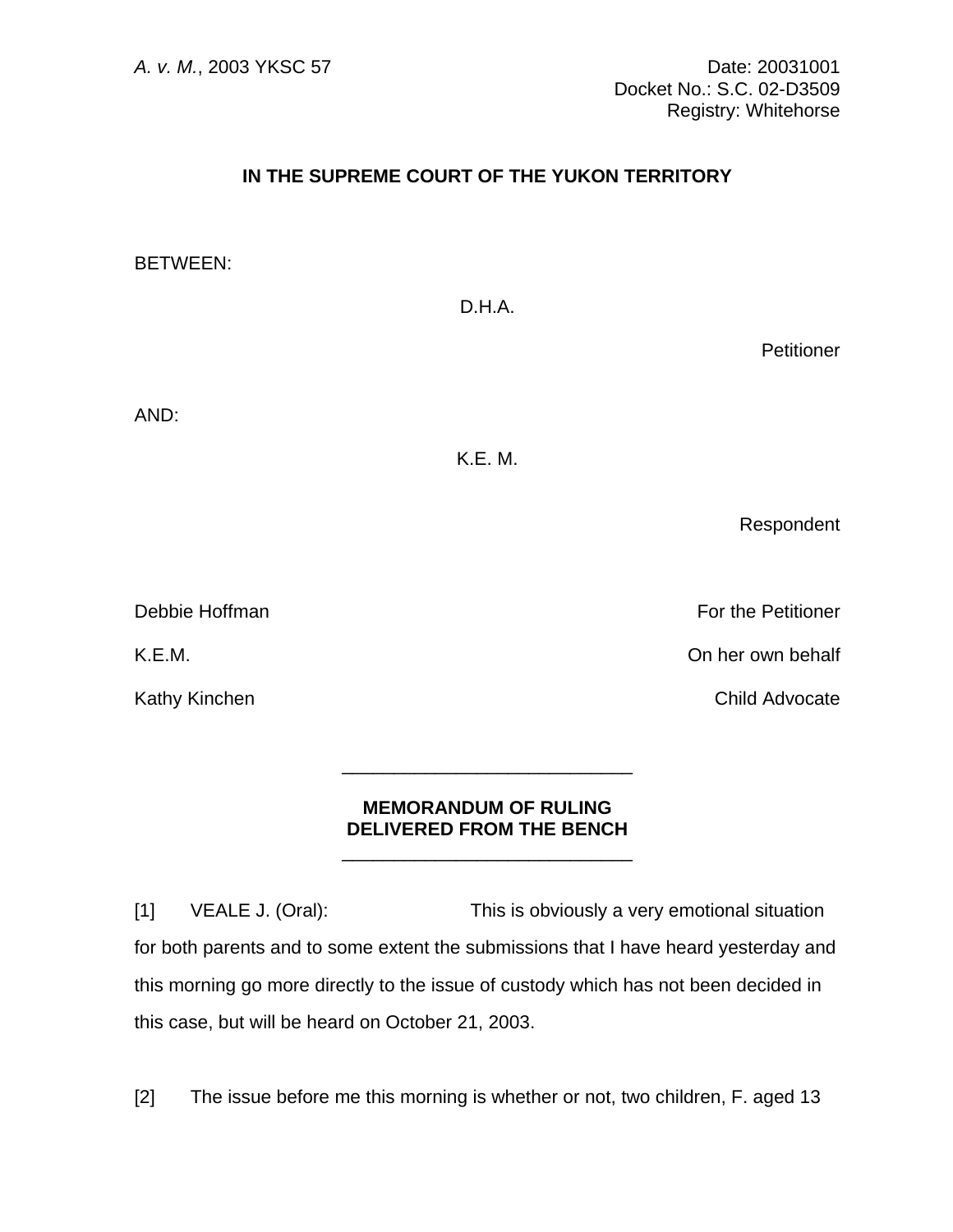and Z. aged ten, can attend a family reunion in Shuswap British Columbia from October 9, 2003 until October 14, 2003.

[3] MS. HOFFMAN: And just to be clear, we were asking if Your Lordship makes that order, that the children actually spend overnight on the eighth with Mr. A., as well, because they are leaving the next morning.

[4] THE COURT: You are seeking that October 8th, after school.

[5] MS. HOFFMAN: That is correct.

[6] THE COURT: Yes. In any event, the two boys, obviously have suffered a great deal through the separation of their parents, and the ongoing difficulties that the parents are encountering in terms of parenting them. Despite all of this, they are very intelligent and articulate young boys, and that is very fortunate because they can express their views to the child advocate.

[7] The order that I made on June 24, 2003, gave the care and the control of the children to Ms. M. from Tuesdays at 9:00 a.m. until Saturdays at 5:30 p.m. Mr. A. would have the care and control of the children from Saturday at 5:30 p.m. until Tuesdays at 9:00 a.m.

[8] From my vantage point, that care and control arrangement has been working reasonably well although it might need some fine tuning, and I am sure that I will hear from the parents with their views about that on October 21, 2003.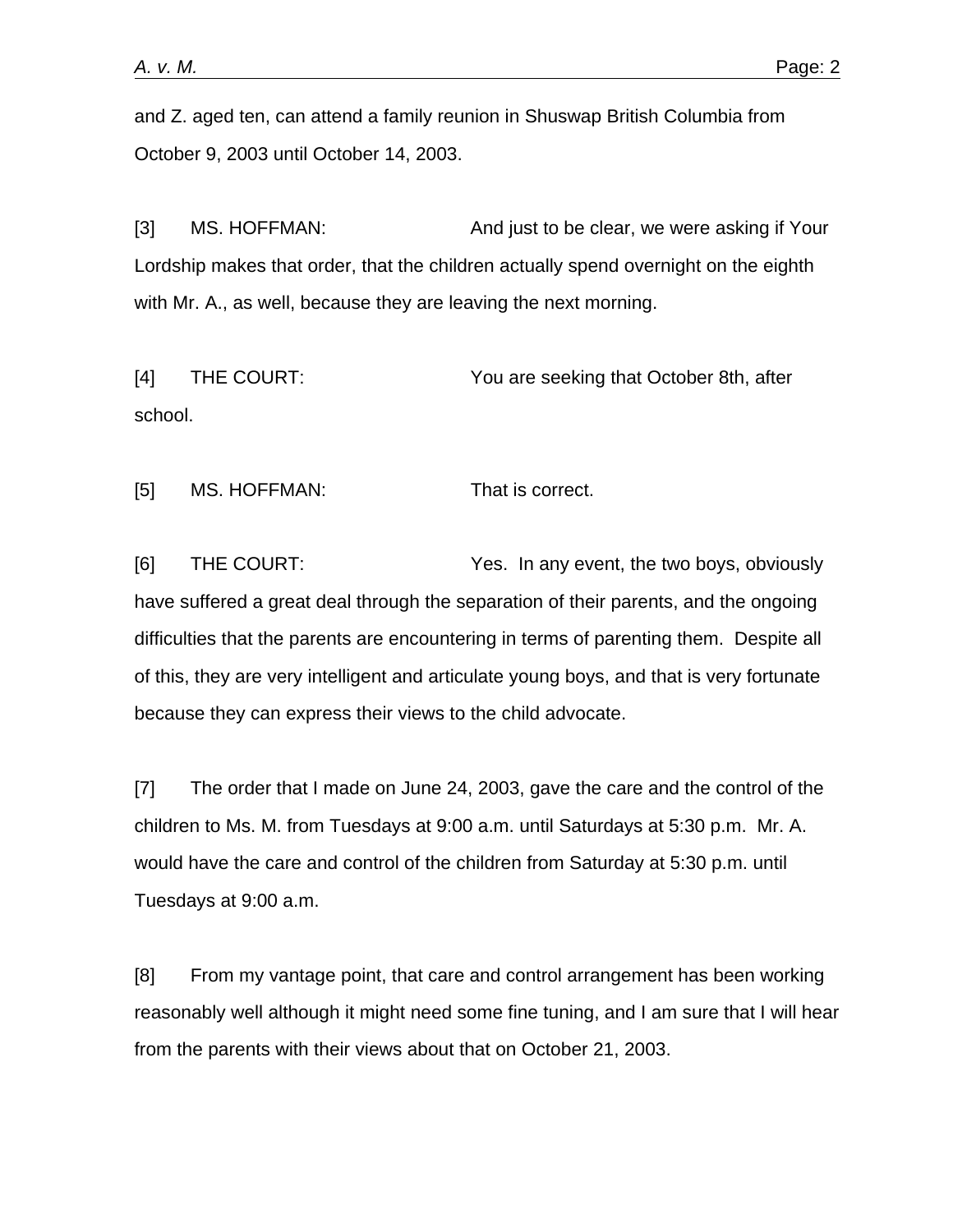[9] Nevertheless, it has brought some stability to the lives of the boys, as they grapple with this new situation. In addition, each parent had significant times of care and control from June 2003 through to September 2003. There was one example, I think, where the parents truly looked out for the best interests of the children when Ms. M. was sick and she asked Mr. A. to look after the children and he was able to do so. That is the kind of cooperation that I look on as being important.

[10] There is no doubt that there are a significant number of events that have occurred in the past that have been extremely upsetting and I think very upsetting to Ms. M. The assaultive behaviour which occurred in 2002 has been very upsetting and it will no doubt take a long time for Ms. M. to overcome.

[11] However, when I look at the situation I am presented with, the children, according to my order of June 24, 2003, would be spending from Saturday until Tuesday with Mr. A. So in effect the application that he is making is to add two additional days, which are school days, and that is a matter of concern.

[12] However, the child advocate in talking with the boys, prior to the application yesterday, did not specifically address the access issue and neither did the boys at that time. When I specifically directed, the child advocate to speak to the boys yesterday, they did not express any particular concern about the access itself. Their concern was more related to the issue of missing school and preparing whatever projects they are working on. That is an important matter.

[13] However, I have to weigh that with something that this court considers very important and that is children attending significant family events, particularly during times of high conflict between the parents. In my view, at the end of the day, it is in